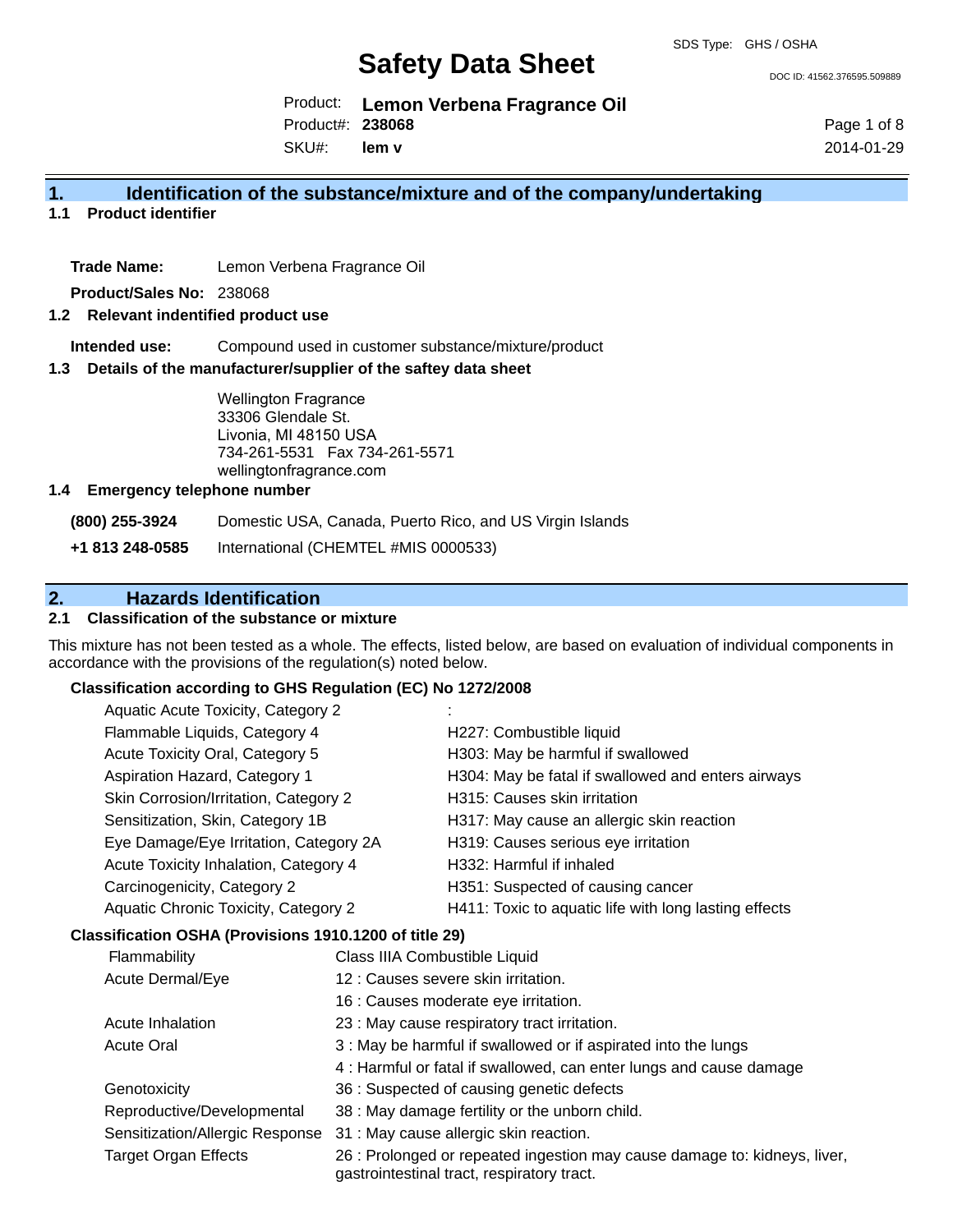DOC ID: 41562.376595.509889

|                  | Product: Lemon Verbena Fragrance Oil |
|------------------|--------------------------------------|
| Product#: 238068 |                                      |
|                  |                                      |

SKU#: **lem v**

Carcinogenicity This mixture contains ingredients identified as carcinogens, at 0.1% or greater, by the following:None [ ] ACGIH [X] IARC [ ] NTP [X] OSHA [X]

### **2.2 Label elements**

## **Labelling (REGULATION (EC) No 1272/2008)**

**Hazard pictograms**



## **Signal Word: Danger, Warning**

## **Hazard statments**

| H <sub>227</sub>  | Combustible liquid                              |
|-------------------|-------------------------------------------------|
| H <sub>303</sub>  | May be harmful if swallowed                     |
| H304              | May be fatal if swallowed and enters airways    |
| H315              | Causes skin irritation                          |
| H317              | May cause an allergic skin reaction             |
| H <sub>3</sub> 19 | Causes serious eye irritation                   |
| H332              | Harmful if inhaled                              |
| H <sub>351</sub>  | Suspected of causing cancer                     |
| H411              | Toxic to aquatic life with long lasting effects |

## **Precautionary Statements**

### **Prevention:**

| Obtain special instructions before use<br>Do not handle until all safety precautions have been read and understood                                             |
|----------------------------------------------------------------------------------------------------------------------------------------------------------------|
|                                                                                                                                                                |
|                                                                                                                                                                |
| Keep cool                                                                                                                                                      |
| Wash hands thoroughly after handling                                                                                                                           |
| Use only outdoors or in a well-ventilated area                                                                                                                 |
| Contaminated work clothing should not be allowed out of the workplace                                                                                          |
| Avoid release to the environment                                                                                                                               |
| Use personal protective equipment as required                                                                                                                  |
|                                                                                                                                                                |
| IF SWALLOWED: Immediately call a POISON CENTER or doctor/physician Do NOT<br>induce vomiting                                                                   |
| IF ON SKIN: Wash with soap and water                                                                                                                           |
| IF INHALED: Call a POISON CENTER or doctor/physician if you feel unwell Remove victim<br>to fresh air and keep at rest in a position comfortable for breathing |
| IF IN EYES: Rinse cautiously with water for several minutes Remove contact lenses if<br>present and easy to do. continue rinsing                               |
| IF exposed or concerned: Get medical advice/attention                                                                                                          |
| Call a POISON CENTER or doctor/physician if you feel unwell                                                                                                    |
| If skin irritation or a rash occurs: Get medical advice/attention                                                                                              |
| If eye irritation persists: Get medical advice/attention                                                                                                       |
| Take off contaminated clothing and wash before reuse                                                                                                           |
| Wash contaminated clothing before reuse                                                                                                                        |
|                                                                                                                                                                |

Page 2 of 8 2014-01-29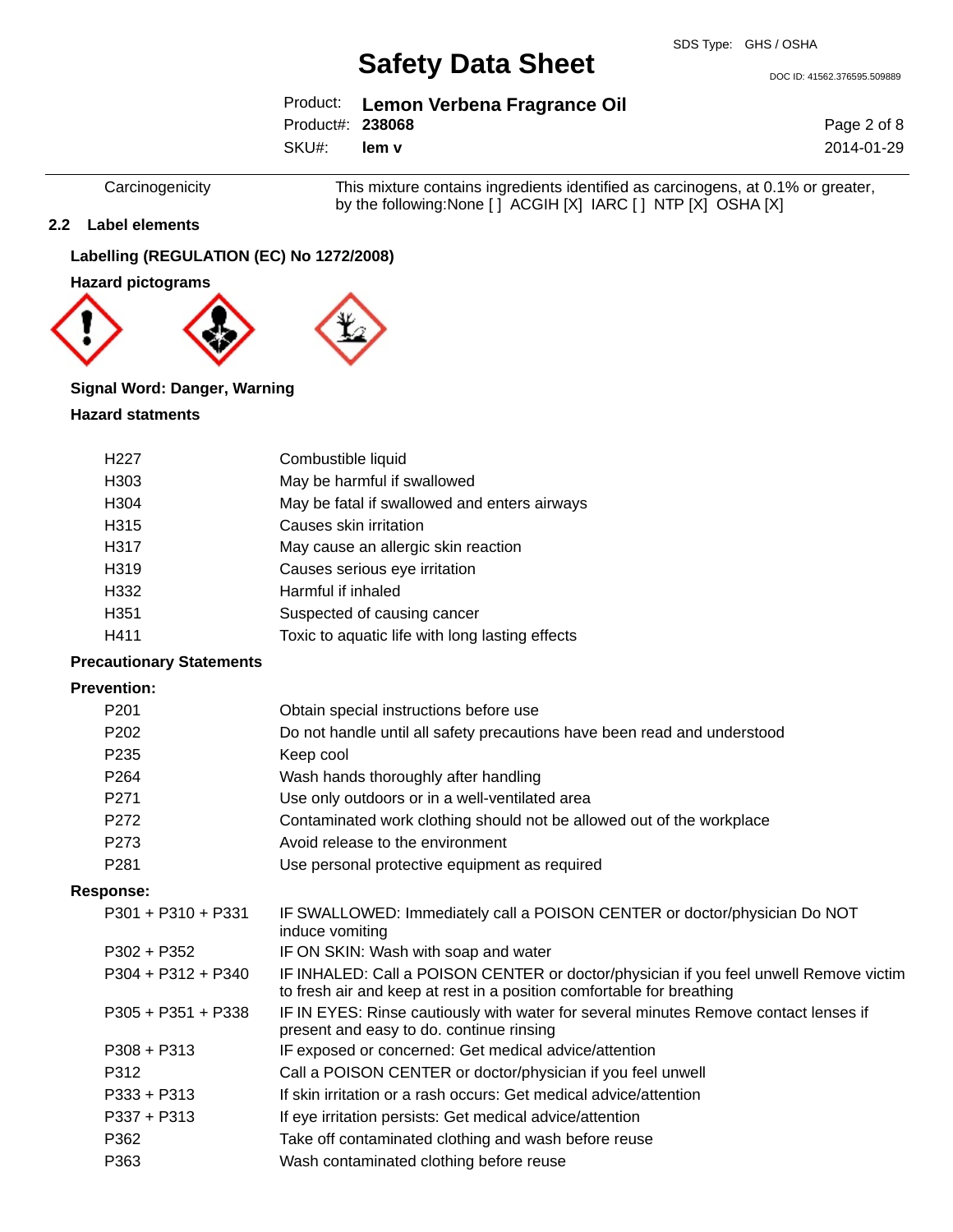DOC ID: 41562.376595.509889

Page 3 of 8 2014-01-29

|                  | Product: Lemon Verbena Fragrance Oil |
|------------------|--------------------------------------|
| Product#: 238068 |                                      |
| SKU#: lem v      |                                      |

P370 + P378 In case of fire: Use Carbon dioxide (CO2), Dry chemical, or Foam for extinction. Do not use a direct water jet on burning material P391 Collect Spillage

#### **2.3 Other Hazards**

**no data available**

## **3. Composition/Information on Ingredients**

## **3.1 Mixtures**

This product is a complex mixture of ingredients, which contains among others the following substance(s), presenting a health or environmental hazard within the meaning of the UN Globally Harmonized System of Classification and Labeling of Chemicals (GHS):

| CAS#<br>Ingredient | EC#                                  | Conc.<br>Range                               | <b>GHS Classification</b>           | <b>OSHA Classification</b> |
|--------------------|--------------------------------------|----------------------------------------------|-------------------------------------|----------------------------|
| 117-81-7           | 204-211-0                            | $50 - 60%$                                   | H360                                | ACGIH, NTP, OSHA           |
|                    | Diethyl Hexyl Phthalate              |                                              |                                     |                            |
| 8008-57-9          | 232-433-8                            | 10 - 20 %                                    | H226; H304; H315; H410              | 12, 3, 31                  |
|                    | Citrus aurantium dulcis (Orange) oil |                                              |                                     |                            |
| 5392-40-5          | 226-394-6                            | 10 - 20 %                                    | H227; H313; H315; H317; H319        | 26                         |
| Citral             |                                      |                                              |                                     |                            |
| 8000-27-9          | 285-370-3                            | $2 - 5%$                                     | H304; H316; H410; H411              | 3                          |
|                    | Juniperus Virginiana Oil             |                                              |                                     |                            |
| 68855-99-2         | 290-018-7                            | $2 - 5%$                                     | H227; H411                          | 12, 15, 31, 4              |
|                    | Litsea cubeba fruit oil              |                                              |                                     |                            |
| 68956-56-9         | 273-309-3                            | $2 - 5%$                                     | H226; H304; H315; H411              | 12, 16, 23, 31             |
|                    |                                      | Hydrocarbons, terpene processing by-products |                                     |                            |
| 115-95-7           | 204-116-4                            | $1 - 2%$                                     | H227; H315; H319                    |                            |
| Linalyl acetate    |                                      |                                              |                                     |                            |
| 121-32-4           | 204-464-7                            | $1 - 2%$                                     | H303; H320                          |                            |
| Ethyl vanillin     |                                      |                                              |                                     |                            |
| 8007-02-1          | 289-752-0                            | $1 - 2%$                                     | H227; H303; H315; H411              | 11, 31, 36                 |
|                    | Cymbopogon schoenanthus oil          |                                              |                                     |                            |
| 68917-33-9         | 284-515-8                            | $1 - 2%$                                     | H226; H304; H315; H410              | 12, 3, 31                  |
| Lemon oil terpenes |                                      |                                              |                                     |                            |
| 121-33-5           | 204-465-2                            | $1 - 2%$                                     | H303; H319                          | 31                         |
| Vanillin           |                                      |                                              |                                     |                            |
| 78-70-6            | 201-134-4                            | $1 - 2%$                                     | H227; H303; H315; H319              | 12, 26                     |
| Linalool           |                                      |                                              |                                     |                            |
| 18479-58-8         | 242-362-4                            | $1 - 2%$                                     | H227; H303; H316; H319              | 11, 15                     |
|                    | 2,6-dimethyloct-7-en-2-ol            |                                              |                                     |                            |
| 8000-29-1          | 289-753-6                            | $0.1 - 1.0 %$                                | H227; H303; H304; H313; H315; H341; |                            |
|                    | Cymbopogon Nardus (Citronella) Oil   |                                              | H351; H411                          |                            |
|                    |                                      |                                              |                                     |                            |

See Section 16 for full text of GHS classification codes

Total Hydrocarbon Content (%  $w/w$ ) = 18.45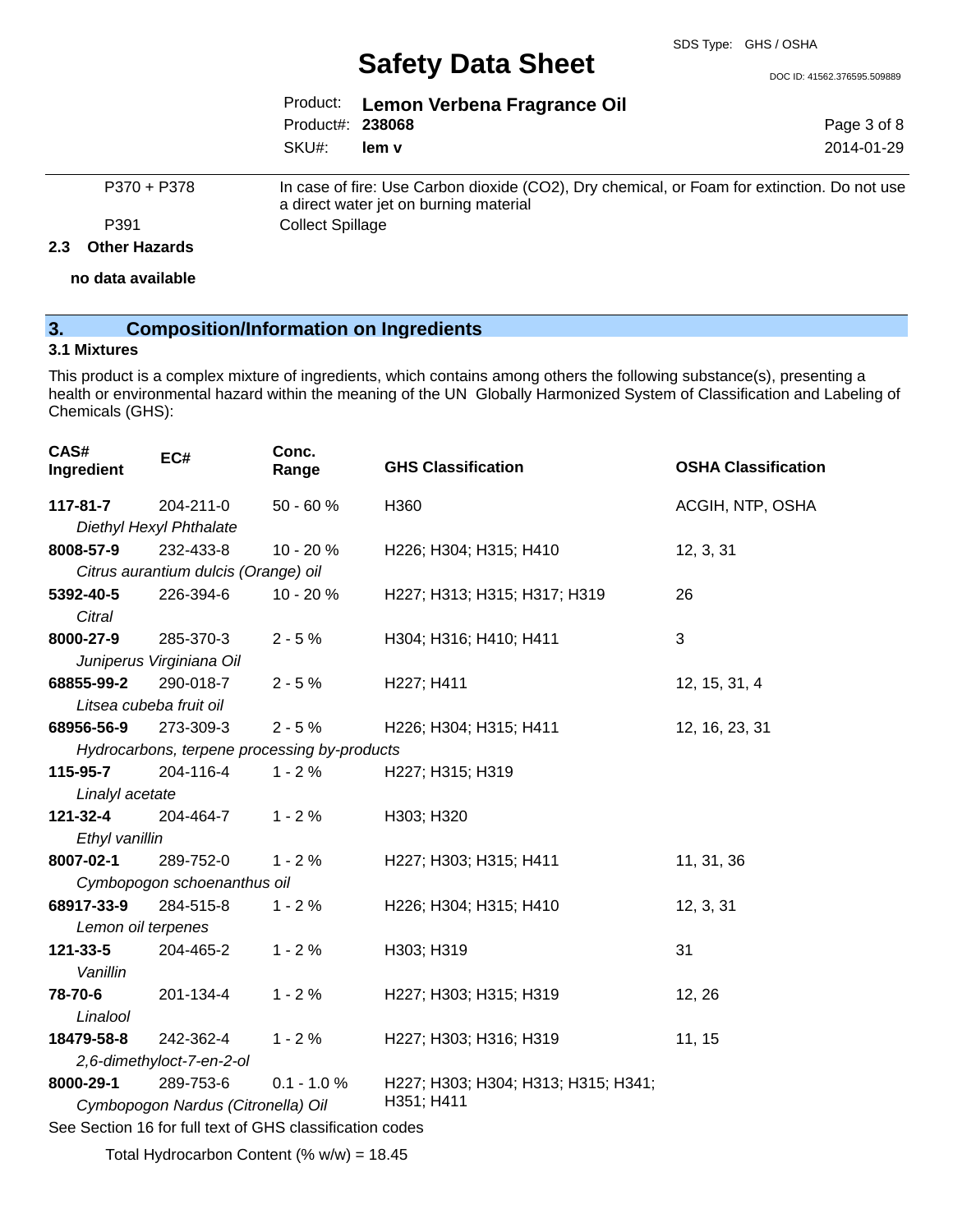DOC ID: 41562.376595.509889

|                  | Product: Lemon Verbena Fragrance Oil |
|------------------|--------------------------------------|
| Product#: 238068 |                                      |
| SKU#: lem v      |                                      |

Page 4 of 8 2014-01-29

| $\overline{4}$ . | <b>First Aid Measures</b>                                                  |                                                                                                               |
|------------------|----------------------------------------------------------------------------|---------------------------------------------------------------------------------------------------------------|
| 4.1              | <b>Description of first aid measures</b>                                   |                                                                                                               |
|                  | Inhalation:                                                                | Remove from exposure site to fresh air and keep at rest.<br>Obtain medical advice.                            |
|                  | <b>Eye Exposure:</b>                                                       | Flush immediately with water for at least 15 minutes.<br>Contact physician if symptoms persist.               |
|                  | <b>Skin Exposure:</b>                                                      | Remove contaminated clothes. Wash thoroughly with water (and soap).<br>Contact physician if symptoms persist. |
|                  | Ingestion:                                                                 | Rinse mouth with water and obtain medical advice.                                                             |
| 4.2              | Most important symptoms and effects, both acute and delayed                |                                                                                                               |
|                  | Symptoms:                                                                  | no data available                                                                                             |
|                  | Risks:                                                                     | Refer to Section 2.2 "Hazard Statements"                                                                      |
|                  |                                                                            |                                                                                                               |
| 4.3              | Indication of any immediate medical attention and special treatment needed |                                                                                                               |
|                  | Treatment:                                                                 | Refer to Section 2.2 "Response"                                                                               |
| 5.               | <b>Fire-Fighting measures</b>                                              |                                                                                                               |
| 5.1              | <b>Extinguishing media</b>                                                 |                                                                                                               |
|                  | Suitable:                                                                  | Carbon dioxide (CO2), Dry chemical, Foam                                                                      |
|                  | Unsuitable                                                                 | Do not use a direct water jet on burning material                                                             |
|                  | Special hazards arising from the substance or mixture                      |                                                                                                               |
| 5.2              | During fire fighting:                                                      | Water may be ineffective                                                                                      |
| 5.3              | <b>Advice for firefighters</b>                                             |                                                                                                               |

## **6. Accidental Release Measures**

### **6.1 Personal precautions, protective equipment and emergency procedures**

Avoid inhalation and contact with skin and eyes. A self-contained breathing apparatus is recommended in case of a major spill.

### **6.2 Environmental precautions**

Keep away from drains, soil, and surface and groundwater.

## **6.3 Methods and materials for containment and cleaning up**

Clean up spillage promptly. Remove ignition sources. Provide adequate ventilation. Avoid excessive inhalation of vapors. Gross spillages should be contained by use of sand or inert powder and disposed of according to the local regulations.

## **6.4 Reference to other sections**

Not Applicable

## **7. Handling and Storage**

## **7.1 Precautions for safe handling**

Apply according to good manufacturing and industrial hygiene practices with proper ventilation. Do not drink, eat or smoke while handling. Respect good personal hygiene.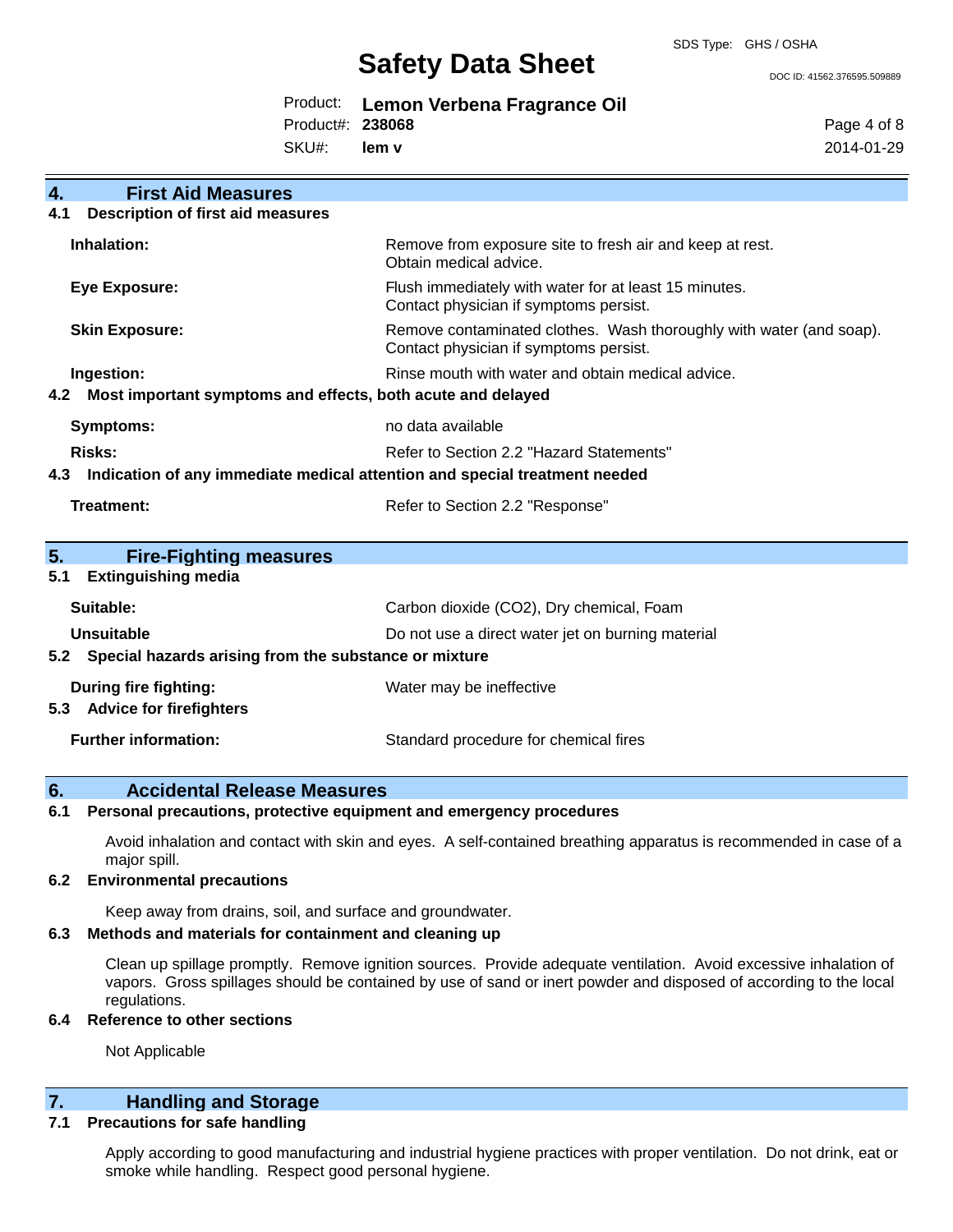DOC ID: 41562.376595.509889

|                  | Product: Lemon Verbena Fragrance Oil |
|------------------|--------------------------------------|
| Product#: 238068 |                                      |
| SKU#: lem v      |                                      |

Page 5 of 8 2014-01-29

### **7.2 Conditions for safe storage, including any incompatibilities**

Store in a cool, dry and ventilated area away from heat sources and protected from light in tightly closed original container. Avoid plastic and uncoated metal container. Keep air contact to a minimum.

## **7.3 Specific end uses**

No information available

| <b>Exposure Controls/Personal Protection</b> | 8. |  |  |  |  |
|----------------------------------------------|----|--|--|--|--|
|----------------------------------------------|----|--|--|--|--|

## **8.1 Control parameters**

| <b>Exposure Limits:</b>                               | Contains no substances with occupational exposure limit values                                                                           |  |
|-------------------------------------------------------|------------------------------------------------------------------------------------------------------------------------------------------|--|
| <b>Engineering Controls:</b>                          | Use local exhaust as needed.                                                                                                             |  |
| 8.2 Exposure controls - Personal protective equipment |                                                                                                                                          |  |
| Eye protection:                                       | Tightly sealed goggles, face shield, or safety glasses with brow guards and side shields, etc.<br>as may be appropriate for the exposure |  |
| <b>Respiratory protection:</b>                        | Avoid excessive inhalation of concentrated vapors. Apply local ventilation where appropriate.                                            |  |
| <b>Skin protection:</b>                               | Avoid Skin contact. Use chemically resistant gloves as needed.                                                                           |  |

## **9. Physical and Chemical Properties**

## **9.1 Information on basic physical and chemical properties**

| Appearance:                  | <b>Conforms to Standard</b> |
|------------------------------|-----------------------------|
| Odor:                        | Conforms to Standard        |
| Color:                       | Yellow                      |
| <b>Viscosity:</b>            | Liquid                      |
| <b>Freezing Point:</b>       | Not determined              |
| <b>Boiling Point:</b>        | Not determined              |
| <b>Melting Point:</b>        | Not determined              |
| <b>Flashpoint:</b>           | 160 F (71.11 C)             |
| <b>Auto flammability:</b>    | Not determined              |
| <b>Explosive Properties:</b> | None Expected               |
| <b>Oxidizing properties:</b> | None Expected               |
| Vapor Pressure (mmHg@20 C):  | 0.1939                      |
| %VOC:                        | 17.8532                     |
| Specific Gravity @ 25 C:     | 0.9390                      |
| Density @ 25 C:              | 0.9360                      |
| Refractive Index @ 25 C:     | 1.4860                      |
| Soluble in:                  | Oil                         |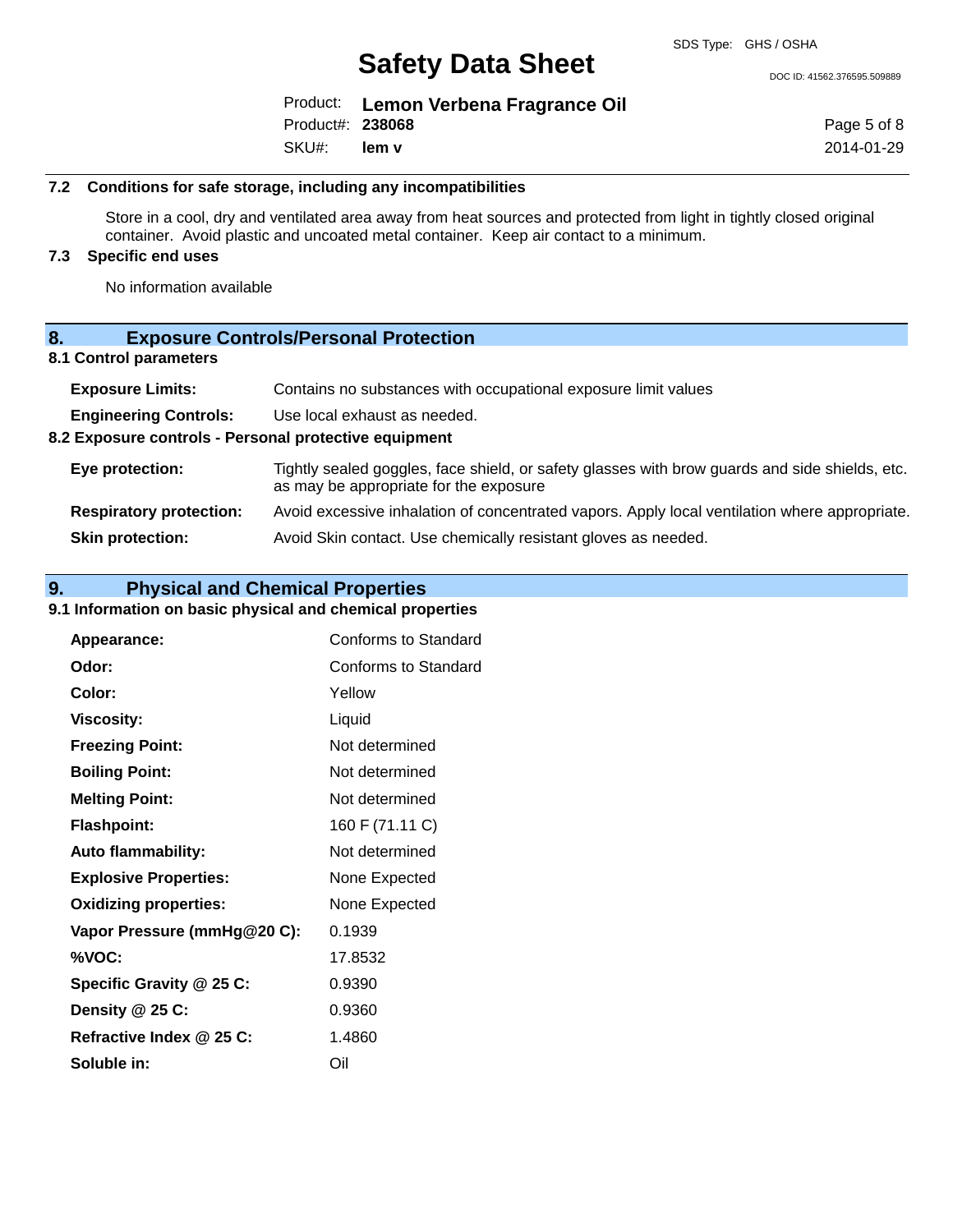not met

DOC ID: 41562.376595.509889

|                  | Product: Lemon Verbena Fragrance Oil |
|------------------|--------------------------------------|
| Product#: 238068 |                                      |

SKU#: **lem v** Page 6 of 8 2014-01-29

## **10. Stability and Reactivity**

| <b>10.1 Reactivity</b>                  | None                                               |
|-----------------------------------------|----------------------------------------------------|
| <b>10.2 Chemical stability</b>          | Stable                                             |
| 10.3 Possibility of hazardous reactions | None known                                         |
| <b>10.4 Conditions to avoid</b>         | None known                                         |
| 10.5 Incompatible materials             | Strong oxidizing agents, strong acids, and alkalis |
| 10.6 Hazardous decomposition products   | None known                                         |

## **11. Toxicological Information**

**11.1 Toxicological Effects**

**Acute toxicity - Oral** (LD50: 4,874.63) May be harmful if swallowed **Acute toxicity - Dermal** (LD50: 5,645.45) Not classified - the classification criteria are

**Acute toxicity - Inhalation** (LC50: 15.91) Harmful if inhaled **Skin corrosion / irritation Causes skin irritation Serious eye damage / irritation** Causes serious eye irritation **Respiratory sensitization** Not classified - the classification criteria are not met **Skin sensitization** May cause an allergic skin reaction **Germ cell mutagenicity**  $\qquad \qquad \qquad$  Not classified - the classification criteria are not met **Carcinogenicity Carcinogenicity** Suspected of causing cancer **Reproductive toxicity** Not classified - the classification criteria are not met **Specific target organ toxicity - single exposure** Not classified - the classification criteria are not met **Specific target organ toxicity - repeated exposure** Not classified - the classification criteria are not met **Aspiration hazard** May be fatal if swallowed and enters airways

# **12. Ecological Information**

**Acute acquatic toxicity**

**12.1 Toxicity**

| <b>Chronic acquatic toxicity</b>   | Toxic to aquatic life with long lasting effects |
|------------------------------------|-------------------------------------------------|
| <b>Toxicity Data on soil</b>       | no data available                               |
| <b>Toxicity on other organisms</b> | no data available                               |
| 12.2 Persistence and degradability | no data available                               |
| 12.3 Bioaccumulative potential     | no data available                               |
| 12.4 Mobility in soil              | no data available                               |
| 12.5 Other adverse effects         | no data available                               |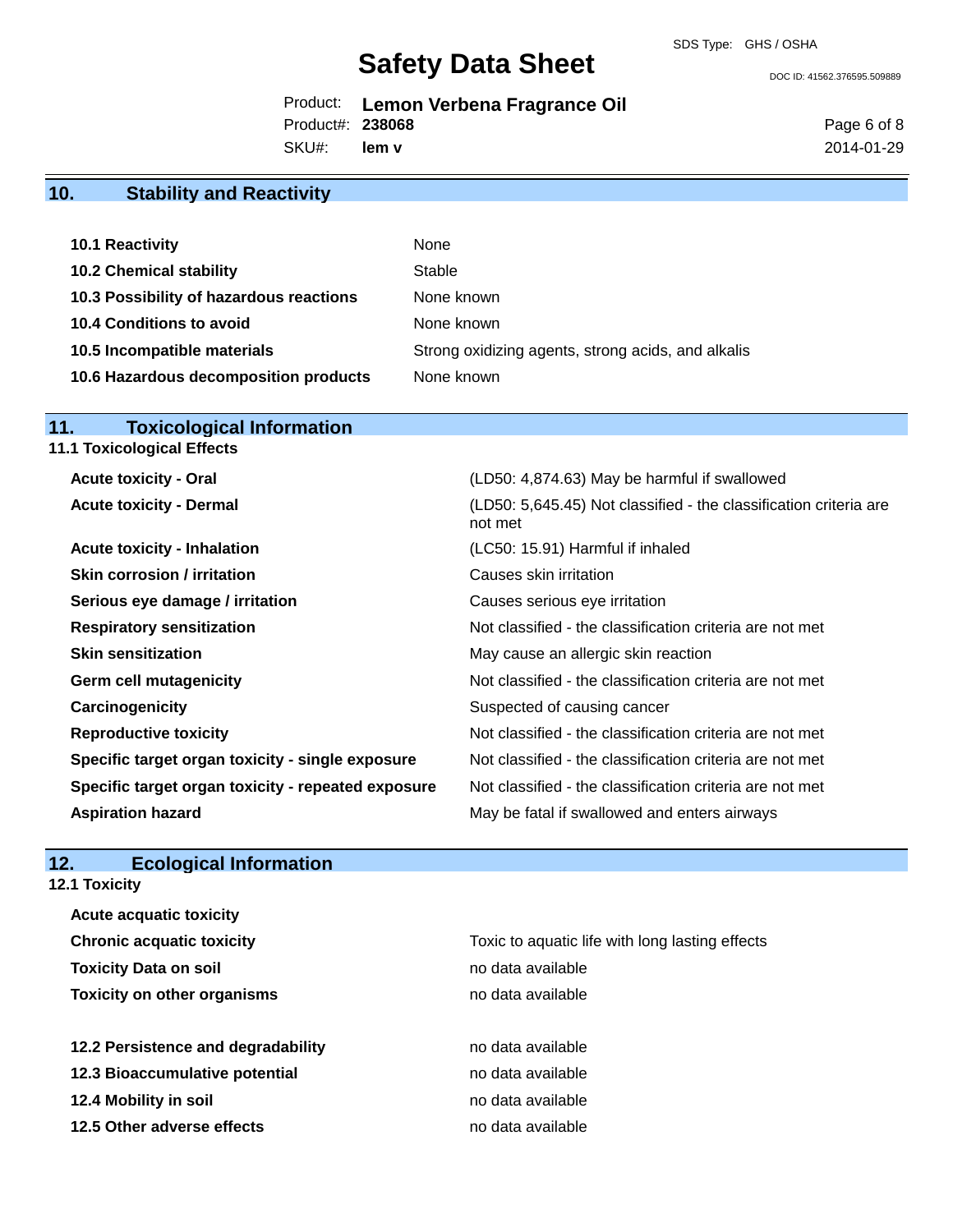DOC ID: 41562.376595.509889

|                  | Product: Lemon Verbena Fragrance Oil |
|------------------|--------------------------------------|
| Product#: 238068 |                                      |
| SKU#: lem v      |                                      |

Page 7 of 8 2014-01-29

## **13. Disposal Conditions**

## **13.1 Waste treatment methods**

Do not allow product to reach sewage systems. Dispose of in accordance with all local and national regulations. Send to a licensed waste management company.The product should not be allowed to enter drains, water courses or the soil. Do not contaminate ponds, waterways or ditches with chemical or used container.

## **14. Transport Information**

| <b>Regulator</b><br>U.S. DOT (Non-Bulk)<br>Chemicals NOI<br><b>ADR/RID (International Road/Rail)</b> |            | <b>Class</b> | <b>Pack Group</b><br>Not Regulated - Not Dangerous Goods | <b>Sub Risk</b> | UN-nr.        |
|------------------------------------------------------------------------------------------------------|------------|--------------|----------------------------------------------------------|-----------------|---------------|
| <b>Environmentally Hazardous</b><br>Liquid, n.o.s.<br><b>IATA (Air Cargo)</b>                        | Substance. | 9            | Ш                                                        |                 | <b>UN3082</b> |
| <b>Environmentally Hazardous</b><br>Liquid, n.o.s.<br><b>IMDG (Sea)</b>                              | Substance. | 9            | Ш                                                        |                 | <b>UN3082</b> |
| <b>Environmentally Hazardous</b><br>Liquid, n.o.s.                                                   | Substance. | 9            | Ш                                                        |                 | UN3082        |

| <b>Regulatory Information</b><br>15.       |                             |                                                              |
|--------------------------------------------|-----------------------------|--------------------------------------------------------------|
| <b>U.S. Federal Regulations:</b>           |                             |                                                              |
| <b>TSCA (Toxic Substance Control Act):</b> |                             | All components of the substance/mixture are listed or exempt |
| 40 CFR(EPCRA, SARA, CERCLA and CAA)        |                             | This product contains the following components:              |
| $6422 - 86 - 2$ 229-176-9 50 - 60 %        |                             | Dioctyl Tere Phthalate (DOTP)                                |
| <b>U.S. State Regulations:</b>             |                             |                                                              |
| <b>California Proposition 65 Warning</b>   |                             | This product contains the following components:              |
| $117-81-7$ 204-211-0 50 - 60 %             |                             | Diethyl Hexyl Phthalate                                      |
| 93-15-2                                    | $202 - 223 - 0 \leq 11$ ppm | Methyl eugenol (NFS)                                         |
| <b>Canadian Regulations:</b>               |                             |                                                              |
| <b>DSL / NDSL</b>                          |                             | 100.00% of the components are listed or exempt.              |
|                                            |                             |                                                              |

# **16. Other Information**

## **GHS H-Statements referred to under section 3**

- H226 : Flammable liquid and vapour **H227** : Combustible liquid
- 
- H313 : May be harmful in contact with skin H315 : Causes skin irritation
- 
- H319 : Causes serious eye irritation **H320** : Causes eye irritation
- H341 : Suspected of causing genetic defects H351 : Suspected of causing cancer
- 
- 
- H303 : May be harmful if swallowed **H304** : May be fatal if swallowed and enters airways
	-
- H316 : Causes mild skin irritation **H317** : May cause an allergic skin reaction
	-
	-
- H360 : May damage fertility or the unborn child H410 : Very toxic to aquatic life with long lasting effects